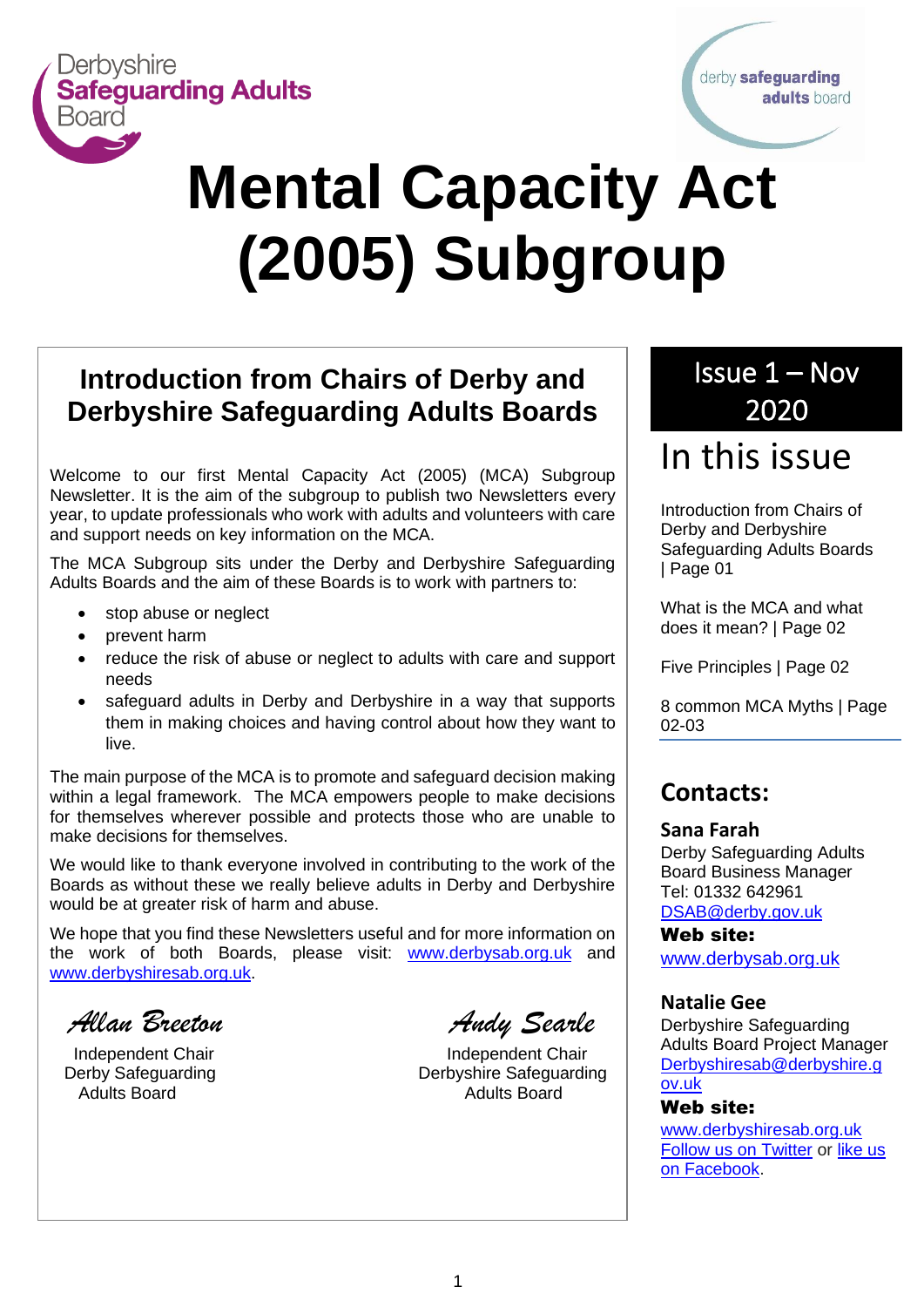# **What is the MCA and what does it mean?**

The MCA empowers and safeguards the rights of people who do not have the capacity to make decisions for themselves. The MCA applies to people aged 16 and over.

These five statutory principles are at the core of the MCA. All staff working with people who may lack capacity should familiarise themselves with these principles:

- 1) A person must be assumed to have capacity unless it is established that they lack capacity.
- 2) A person is not to be treated as unable to make a decision unless all practicable steps to help them to do so have been taken without success.
- 3) A person is not to be treated as unable to make a decision merely because they make an unwise decision.
- 4) An act done, or decision made, under this Act for, or on behalf of a person who lacks capacity must be done, or made, in their best interests.
- 5) Before the act is done, or the decision is made, regard must be had as to whether the purpose for which it is needed can be as effectively achieved in a way that is less restrictive of the person's rights and freedom of action.

#### **Common MCA Myths**

The MCA is sometimes misunderstood. Here are some common myths and facts.

**Myth:** If I have a concern about a decision a person is making, it is up to them to prove to me that they have the capacity to make it.

**Fact:** It is the other way around. Assuming capacity is fundamental to the MCA. The person does not have to prove anything. If you are concerned the person may not be able to make the decision, you will need to assess whether the person has the capacity to make the decision.

**Myth**: If a person is making an unwise decision, you must let them do it.

**Fact:** Whilst the presumption of capacity is a statutory principle, it is your responsibility to make sure and be satisfied that the person has received and understood all the relevant information especially where their decision may result in significant harm. It would be inadequate for you to record, for instance, "as there is a presumption of capacity, the decision was the person's choice."

**Myth:** If a person has been assessed as lacking capacity to make a decision then this applies to all future decisions too.

**Fact:** The capacity to make a decision is time and decision specific: this particular decision at this time because, for example, a person may recover from a physical illness or injury or may be able to make decisions for themselves once they have received focussed support.